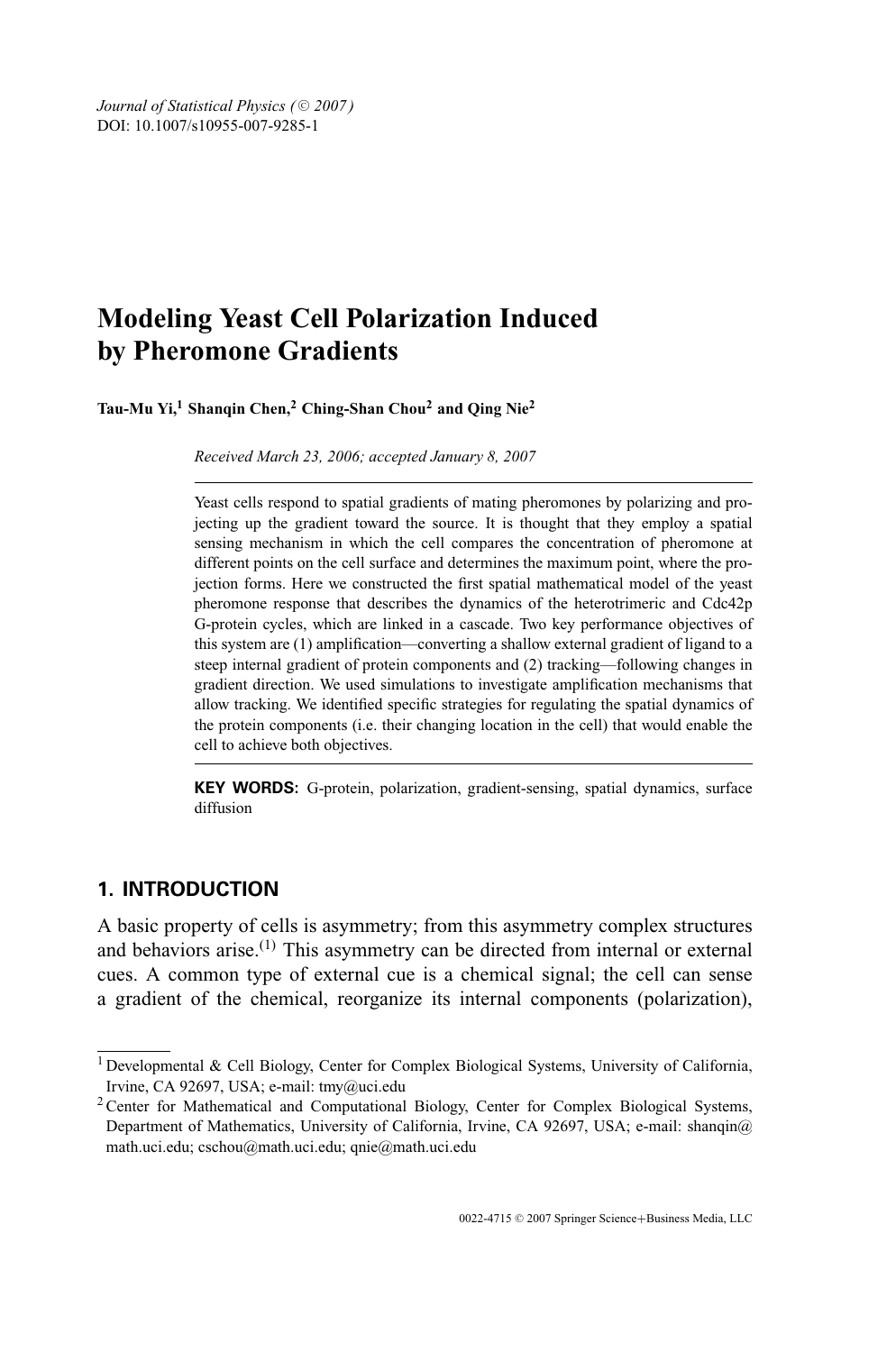and then move (chemotaxis) or project (chemotropism) toward the source. This process occurs through receptor-mediated signal transduction pathways, and many of the best-studied examples involve a heterotrimeric G-protein system.<sup>(2)</sup> G-proteins are important signal transduction molecules that are bound to the guanine nucleotide GTP when active and GDP when inactive.

Haploid budding yeast cells (either **a** or  $\alpha$ ) respond to pheromone gradients in a sensitive and robust fashion that is necessary for efficient mating.<sup>(3)</sup> During mating, yeast cells undergo polarization and project toward their partner by following a gradient of pheromone. The **a**-cells secrete the pheromone **a**-factor and sense the pheromone  $\alpha$ -factor; the  $\alpha$ -cells secrete  $\alpha$ -factor and sense **a**-factor. Each pheromone binds and activates its cognate pheromone receptor, which in turn catalyzes the activation of the heterotrimeric G-protein, leading to the production of active G $\alpha$  subunit and free G $\beta\gamma$  dimer.<sup>(4)</sup>

Directly downstream of the heterotrimeric G-protein in the signaling pathway is the small G-protein Cdc42p, which consists of a single subunit. Free  $G\beta y$  binds to Cdc24p, the activator of Cdc42p, and localizes it to the membrane. Active Cdc42p directly mediates a variety of processes necessary for the formation of the mating projection (shmoo), most notably the polarization of the actin cytoskeleton, which facilitates the transport of new proteins to the projection and also serves a structural role. Other functions of Cdc42p include positioning of the polarisome, activation of kinases such as Ste20p and Cla4p, and organization of the septin  $cv$ toskeleton. $(5)$ 

The complexity of this system can be attributed to the many challenges facing this biological sensor. These performance requirements include sufficient sensitivity so that shallow gradients can be detected, broad dynamic range, tracking moving signal sources, and robustness to internal and external perturbations. Because yeast cells do not move, it is thought that they employ a spatial sensing strategy in which the concentration of pheromone is compared at the front versus back of the cell to determine the direction of the gradient. The high efficiency of yeast mating  $^{(6)}$  suggests that this sensing mechanism operates quite proficiently despite the small size of yeast (diameter is 3 to 5 microns). Here we focus on the issues of sensitivity and tracking.

Our model employs a local activation mechanism combining positive feedback and cooperative binding that facilitates the recruitment of proteins to the projection. Simulations reveal the amplification of a shallow external gradient to a steeper internal gradient. This amplification, however, is associated with bistability, which limits the ability of the system to track changes in the gradient direction. We explore how fine-tuning the spatial dynamics of the system (i.e. movement of proteins to different positions in the cell) can enable the cell to achieve both good amplification and tracking.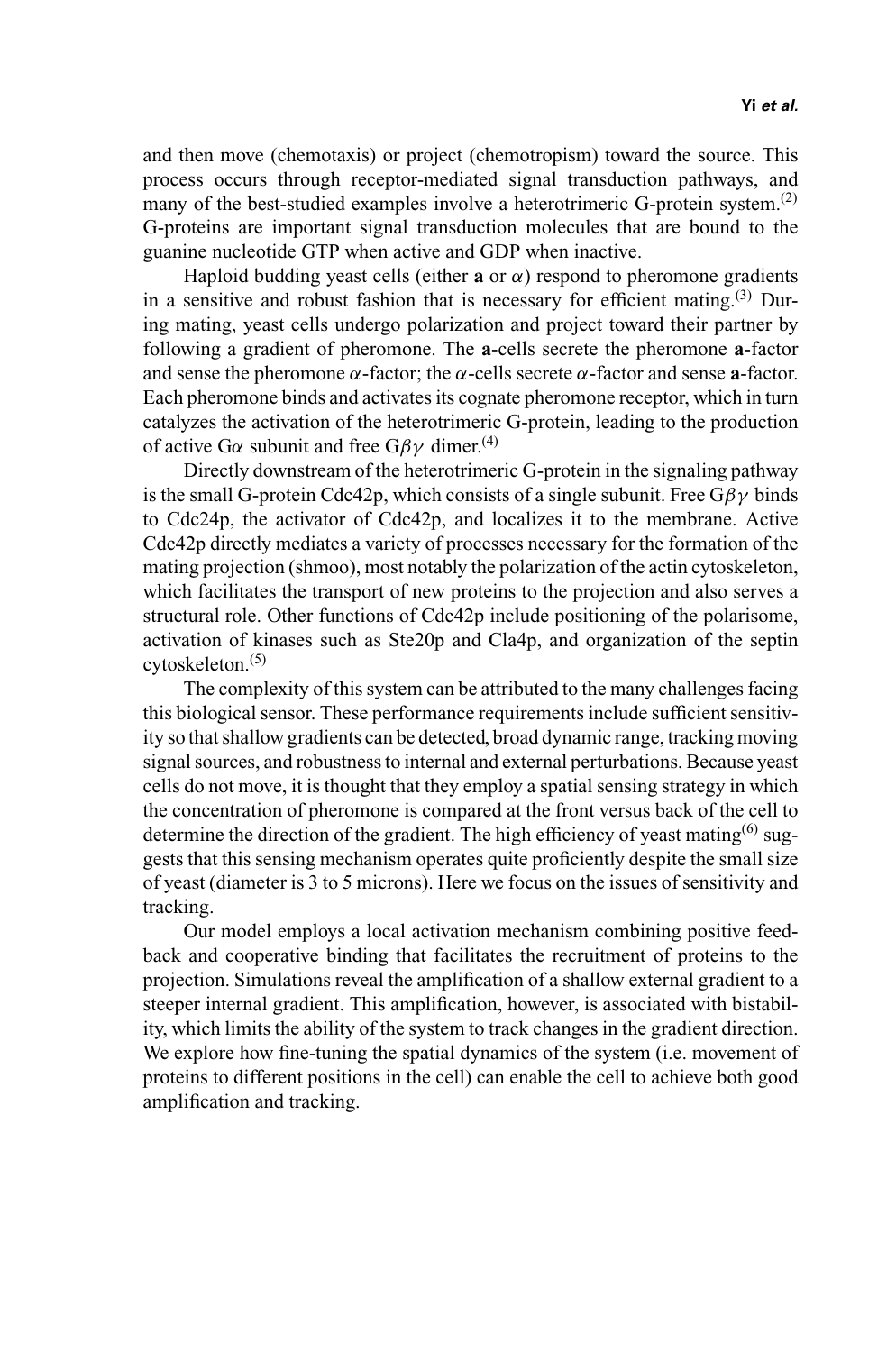### **2. MATHEMATICAL MODEL**

The activation and deactivation of a G-protein forms a unidirectional cycle termed the G-protein cycle. Our mathematical model of the yeast pheromone response system centers on the spatial dynamics of the heterotrimeric and Cdc42p G-protein cycles. Previous models of this system have not included spatial information. $(7,8)$  The first four equations of the model represent the dynamics of the heterotrimeric G-protein cycle, and the last four equations represent the dynamics of the Cdc42p G-protein cycle. Many of the parameters of the first cycle have been measured directly or inferred from input-output data.<sup>(9)</sup> The parameters for the second cycle were estimated from values in the literature.<sup>(10)</sup>

$$
\frac{\partial [R]}{\partial t} = D_m \nabla_m^2 [R] - k_{RL}[L][R] + k_{RLm}[RL] - k_{Rd0}[R] + k_{Rs} \tag{1}
$$

$$
\frac{\partial [RL]}{\partial t} = D_m \nabla_m^2 [RL] + k_{RL}[L][R] - k_{RLm}[RL] - k_{Rd1}[RL] \tag{2}
$$

$$
\frac{\partial [G]}{\partial t} = D_m \nabla_m^2 [G] - k_{Ga}[RL][G] + k_{G1}[Gd][Gbg] \tag{3}
$$

$$
\frac{\partial [Ga]}{\partial t} = D_m \nabla_m^2 [Ga] + k_{Ga}[RL][G] - k_{Gd}[Ga]
$$
\n(4)

$$
\frac{\partial [C24m]}{\partial t} = D_m \nabla_m^2 [C24m] + k_{24cm0} (Gbg_n^*) [C24c] + k_{24cm1} (B1^*) [C24c] - k_{24mc} [C24m]
$$
(5)

$$
\frac{\partial [C42]}{\partial t} = D_m \nabla_m^2 [C42] - k_{42a} [C24m][C42] + k_{42d} [C42a] \tag{6}
$$

$$
\frac{\partial [C42a]}{\partial t} = D_m \nabla_m^2 [C42a] + k_{42a} [C24m][C42] - k_{42d}[C42a] \tag{7}
$$

$$
\frac{\partial [B1m]}{\partial t} = D_m \nabla_m^2 [B1m] + k_{Blcm} [C42a][B1c] - k_{B1mc}[B1m] \tag{8}
$$

$$
B1^* = \frac{B1_t^*}{1 + (\gamma[B1m])^{-h}},\tag{9}
$$

where  $B1_t^* = \int_S [B1m]ds/SA; \gamma = SA / (2 \int_S [B1m]ds)$ .  $SA = \int_S ds$ , is the surface area of the cell.

$$
Gbg_n^* = \frac{R}{1 + (\delta(Gbg_n))^{-q}},
$$
\n(10)

where  $\delta = SA \int_S (G \cdot B g_n) ds$ , and  $R = 1$  unless otherwise specified.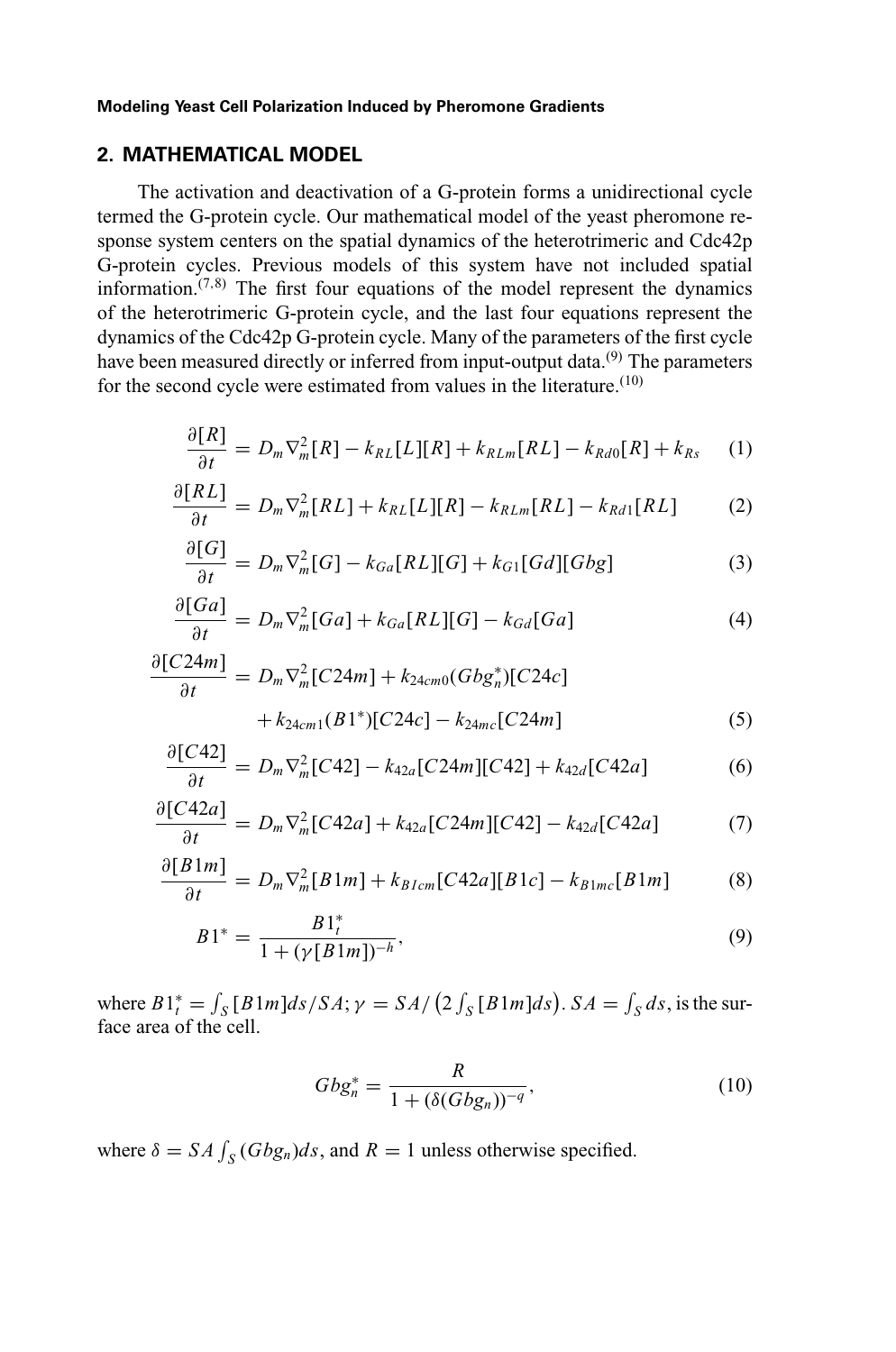The initial conditions and conservation equations are as follows. We may assume that [C42], [R], and [G] are equally distributed along the surface with a total amount of  $C42_t$ ,  $R_t$  and  $G_t$ , respectively.

 $[R]_0 = R_t / SA$ ,  $R_t = 10$ , 000 molecules/cell,  $[G]_0 = G_t/SA, G_t = 10,000$  molecules/cell,  $[C42]_0 = C42_t/SA$ ,  $C42_t = 10$ , 000 molecules/cell,  $[RL]_0 = 0$ ,  $[Ga]_0 = 0$ ,  $[C24m]_0 = 0$ ,  $[C42a]_0 = 0$ ,  $[B1m]_0 = 0$ .  $[Gd] = [G]_0 - [G] - [Ga],$  $[Gbg] = [G]_0 - [G],$  $Gbg_n = \frac{Gbg}{G_0}$ *V* ·  $[C24c] = C24<sub>t</sub> - \int_{S} [c24m]ds$ ,  $C24<sub>t</sub> = 2000$  molecules/cell,  $V \cdot [B1c] = B1_t - \int_S [B1m]ds$ ,  $B1_t = 3000$  molecules/cell, *V* is the volume of the cell.

The cell was simulated as an axisymmetric ellipsoid possessing radii of  $2 \mu m$ (major axis) and  $1 \mu m$  (minor axis). The surface area and volume of the cell were  $SA = 21.5 \mu m^2$  and  $V = 8.4 \mu m^3$ , respectively. The ligand gradient was administered along the major axis of the ellipsoid (i.e. axis of symmetry).

The rate constants are listed below:

 $k_{RL} = 2 \times 10^6$  M<sup>-1</sup> s<sup>-1</sup>;  $k_{RLm} = 1 \times 10^{-2}$  s<sup>-1</sup>;  $k_{Rs} = 4$  (molecules) s<sup>-1</sup>/*SA*;  $k_{Rdo} = 4 \times 10^{-4} \text{ s}^{-1}$ ;  $k_{Rd1} = 4 \times 10^{-4} \text{ s}^{-1}$ ;  $k_{G1} = 1 \text{ (molecules)}^{-1} \text{ s}^{-1} \times SA$ ;  $k_{Ga} = 1 \times 10^{-5}$  (molecules)<sup>-1</sup> s<sup>-1</sup> ×*SA*;  $k_{Gd} = 0.1$  s<sup>-1</sup>;  $k_{24cm0} = 0.04$  $s^{-1} \times V/SA$ ;  $k_{24cm1} = 3.3 \times 10^{-3}$  (molecules)<sup>-1</sup>  $s^{-1} \times V$ ;  $k_{24mc} = 1$   $s^{-1}$ ;  $k_{42a} = 1 \times 10^{-5}$  (molecules)<sup>-1</sup> s<sup>-1</sup> ×*SA*;  $k_{42d} = 0.02$  s<sup>-1</sup>;  $k_{B1cm} = 1 \times 10^{-5}$  $(molecules)^{-1}$  s<sup>-1</sup> × *V*;  $k_{B1mc} = 0.01$  s<sup>-1</sup>.

We modeled the response of an **a**-cell to  $\alpha$ -factor (Fig. 1A). In the heterotrimeric G-protein cycle, the peptide pheromone  $\alpha$ -factor (L) binds alpha-factor receptor (R) to form the active receptor complex (RL). The RL species catalyzes the activation of the heterotrimeric G-protein (G) to form active  $\alpha$ -subunit (Ga) and free  $G\beta\gamma$  (Gbg). Ga is deactivated to form inactive  $\alpha$ -subunit (Gd), which binds to  $G\beta\gamma$  to reform the heterotrimer.

In the Cdc42p cycle, the membrane-bound form of  $Cdc24p (C24m)$  activates Cdc42p (C42) to its active form (C42a). In turn, C42a is capable of binding the scaffold protein Bem1p (B1) and recruiting it to the membrane (B1m). Cytoplasmic Cdc24p (C24) can be brought to the membrane either by free  $G\beta\gamma$  or by Bem1p.

The key amplification mechanism that facilitates polarization is the positive feedback loop in which membrane-associated Bem1p (B1m) binds and activates Cdc24p (C24m) which catalyzes the formation of active Cdc42p (C42a) which binds more Bem1p (Fig. 1A). Bem1p is a scaffold protein that is at the center of a protein-protein interaction network.  $(11)$  We modeled these multivalent binding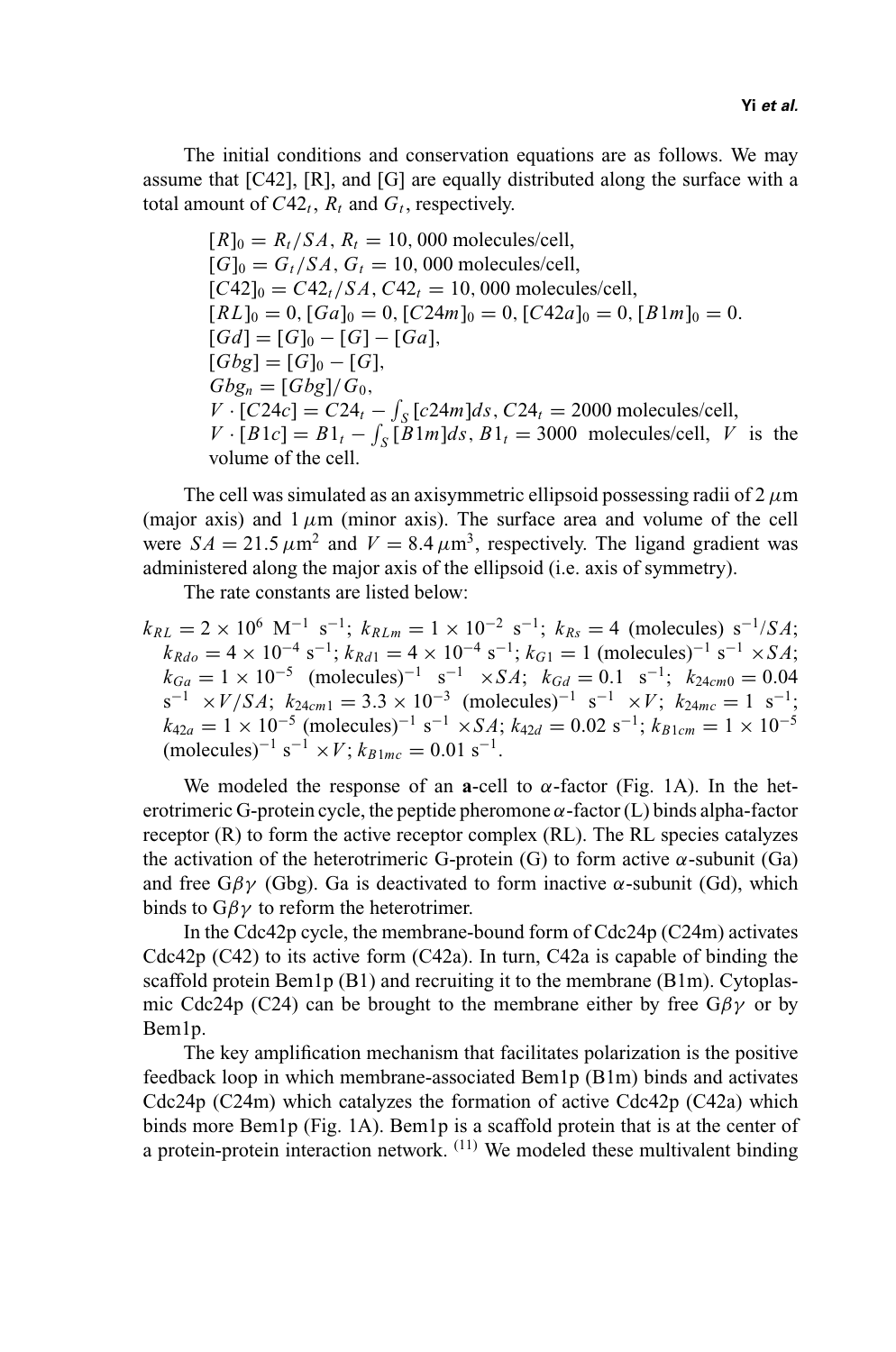

Fig. 1. Overview of yeast pheromone response system. (A) Schematic diagram of signal transduction pathway. The arrows indicate the conversion of one species into another. The solid dot represents a reaction catalyzed by the connected species. See text for details on species. (B) Amplification and tracking during yeast polarization. The top panel shows a yeast cell amplifying the external ligand gradient to produce an all-or-none polarization of a component at the front of the cell. The bottom panel asks what happens when the gradient is reversed. Is the cell able to repolarize in response to the change in gradient direction?

interactions using a Hill-type formula possessing a cooperativity parameter *h*. Thus, the amplifier depends on both positive feedback and cooperativity.

Our model incorporated lateral surface diffusion on the membrane. All the proteins were assumed to have the same surface diffusion coefficient *Dm*. We did not represent diffusion in the cytoplasm.

We assumed that the cell has an axisymmetric shape with the direction for the gradient of *L* as the axis of symmetry. The membrane of the cell then was represented in terms of two variables (*r*(α),*z*(α)) where α is a parametrization variable in [0,  $\pi$ ]. The gradient of *L* on the cell membrane was assumed to be

$$
L(r(\alpha), z(\alpha)) = L_{\text{ini}} + L_d(z(\alpha) - z(0))
$$

where  $L_{\text{ini}}$  is the concentration of ligand at the tip of cell, and  $L_d$  is the slope of gradient of *L* along the length of the cell (major axis). For the simulations described here,  $L_{\text{ini}} = 8 \text{ nM}$  and  $L_d = 1 \text{ nM/m}$ .

We have attempted to occupy the middle ground between a well-validated mechanistic model and a phenomenological generic model. Our goal was to explore performance constraints of gradient-sensing using a model that was approximately based on the real biological system. The primary reason why we chose this approach was that no quantitative data exists on the polarization of specific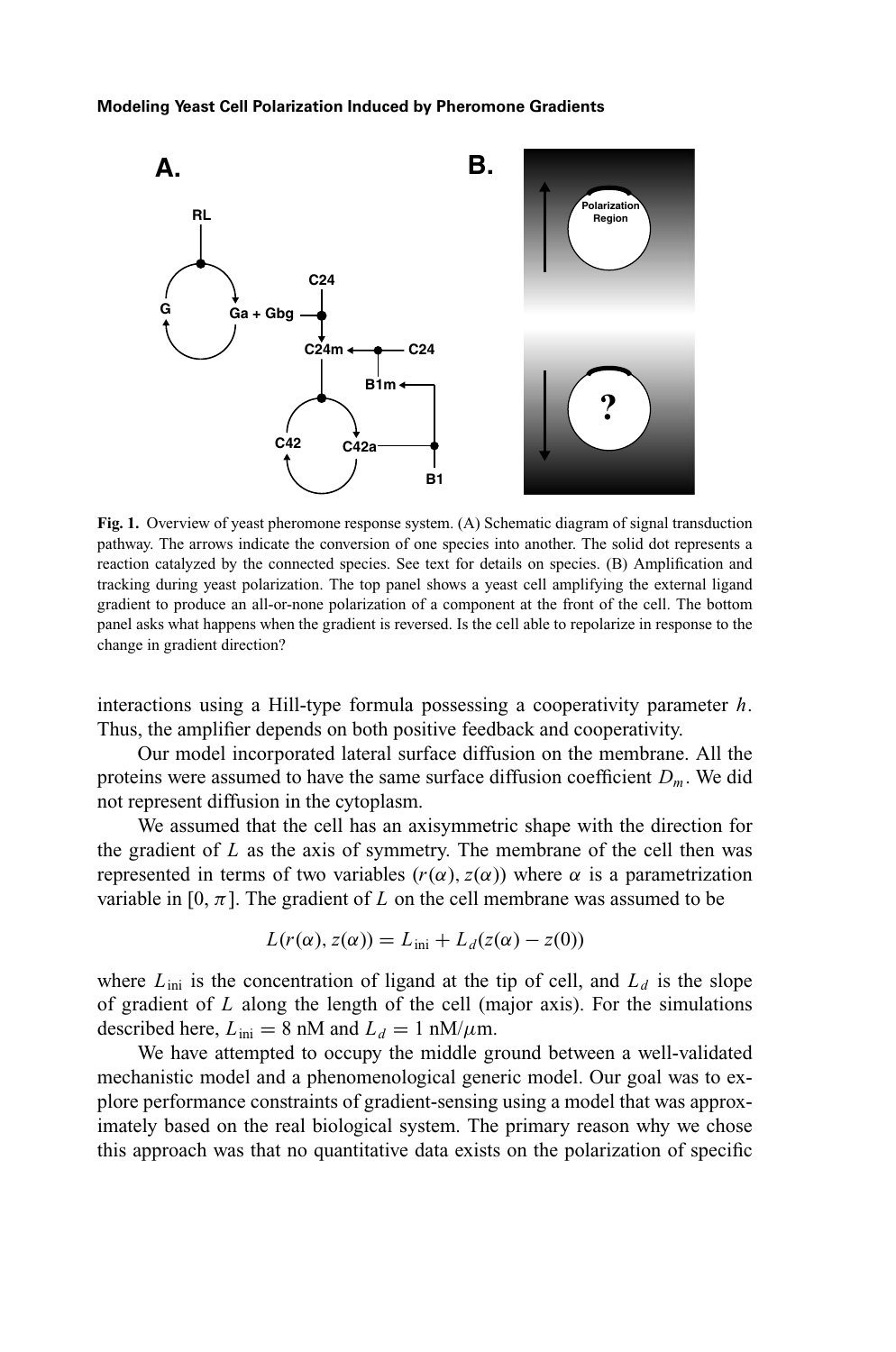proteins during gradient-sensing in yeast. Only one paper<sup> $(12)$ </sup> has been published documenting the response of yeast cells to a pheromone gradient, but Segall did not examine the localization of proteins during gradient-induced polarization. In the model, we represent the species Ste2p, Gpalp,  $G\beta\gamma$  (Ste4p/Stel8p), Cdc42p, Cdc24p, and Bem1p. The deletion of any of these species in yeast cells prevents polarization, and the model was able to reproduce this polarization-defective phenotype of the deletion mutants.

### **3. METHODS FOR SIMULATING CELLULAR SPATIAL DYNAMICS**

The surface diffusion of a quantity *W* on an axisymmetric surface has a simple expression,

$$
\nabla_m^2 W = W_{ss} + \frac{r_s W_s}{r} \tag{11}
$$

where  $s = \sqrt{z^2(\alpha) + r^2(\alpha)}$  is the arclength of the cell membrane. Consequently, Eqs. (1–8) becomes one-dimensional in terms of the parametrization variable  $\alpha$ , even though the cell is a 3D axisymmetric ellipsoid.

Numerical discretizations of the concentration of the various proteins, such as [R] and [C42], on the cell membrane were carried out in  $\alpha \in [0, \pi]$ . A second-order finite difference discretization was used for all spatial derivatives. The collocation point,  $\alpha_i = ih + h/2$  with  $i = 0, 1, ..., N - 1$  and  $h = \pi/N$ , was chosen to be away from 0 and  $\pi$ , to avoid evaluation of zero denominators for many quantities. At  $\alpha_0$  and  $\alpha_{N-1}$ , the symmetry of the concentration quantities was exploited for the approximated derivatives. A fourth order Adams-Moulton predictor-corrector method was implemented for the temporal approximation.

The simulations were reproducible for different mesh sizes (from  $N = 16$  to  $N = 256$ ) and for different time steps (from  $\Delta t = 5 \times 10^{-4}$  s to  $\Delta t = 2.5 \times 10^{-6}$ s). In our simulations, we typically used mesh sizes of  $N = 16$  or  $N = 32$  and a time step of  $\Delta t = 5 \times 10^{-4}$  s.

# **4. SENSITIVITY DEPENDS ON POSITIVE FEEDBACK AND COOPERATIVITY**

One of the major challenges of gradient-sensing is to amplify a shallow external signal to produce a dramatic polarization of internal components. Indeed, during the yeast pheromone response, the polarization appears to be all-or-none with some proteins found only at the front of the cell (T.-M. Yi, data not shown). In our model, we have proposed a novel amplification mechanism in which the scaffold protein Bemlp plays a central role serving to create a positive feedback loop and to nucleate a network of protein-protein interactions. These effects are represented in the B1<sup>∗</sup> term, which possesses a Hill equation form, in Eq. (9).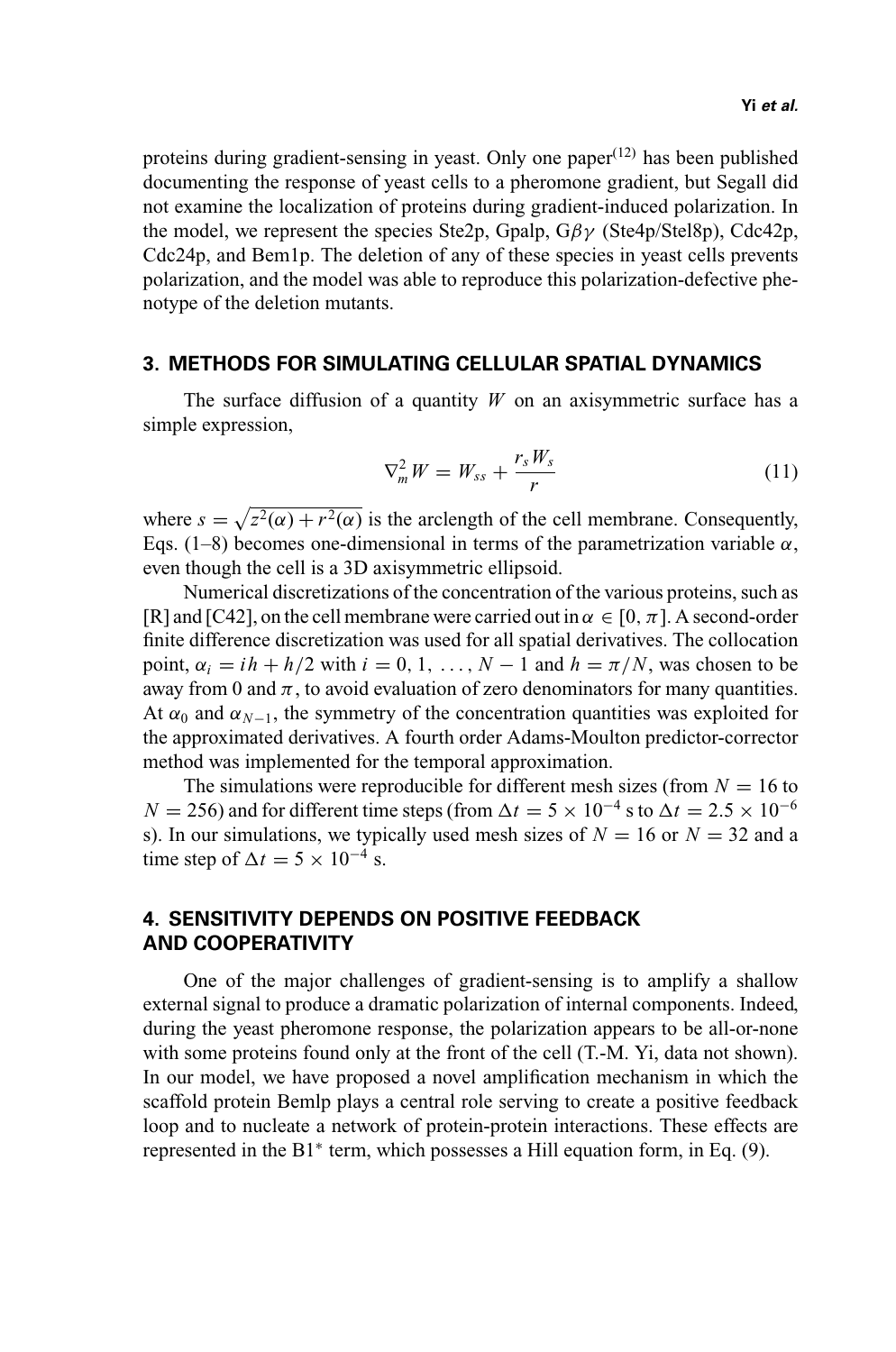

**Fig. 2.** Description of polarization. The x-axis denotes the position along the length of the cell. The y-axis denotes the concentration of active Cdc42p. (A) Time course of polarization. For  $h = 8$ , the polarization is shown from  $t = 0$  to  $t = 10$  min. (B) Cooperativity increases polarization. The polarization is shown for *h* = 1, 2, 4, 8, 16. (C) Dependence of polarization on levels of Bemlp. The variable  $B_t$  representing total Bemlp was varied from 30 (solid gray line) to 3000 (solid black line) molecules/cell with  $h = 8$ .

Simulations of this model displayed dramatic polarization of active Cdc42p (C42a). We turned off surface diffusion by setting  $D_m = 0$ . Polarization was observed within the first five minutes (Fig. 2A), which was a bit fast. In experiments, polarization is observed by 10 min (T.-M. Yi, data not shown). However, our model does not include dynamics such as the transport of Cdc24p from the nucleus to the cytoplasm that may introduce time delays.

Two key parameters are the Hill constants in  $Gbg_n^*$  (q) and B1<sup>∗</sup> (h). The parameter *q* describes the cooperativity of the activation of Cdc24p by  $G\beta\gamma$ , but it is not involved in the positive feedback loop. We explored a range of values for *q* from 1 to 100, and settled on 10 to reflect a significant degree of cooperativity. Overall, polarization was not sensitive to  $q$ . On the other hand, amplification was quite sensitive to *h*. Increasing *h* from 1 to 16 caused the polarization of C42a to increase significantly (Fig. 2B).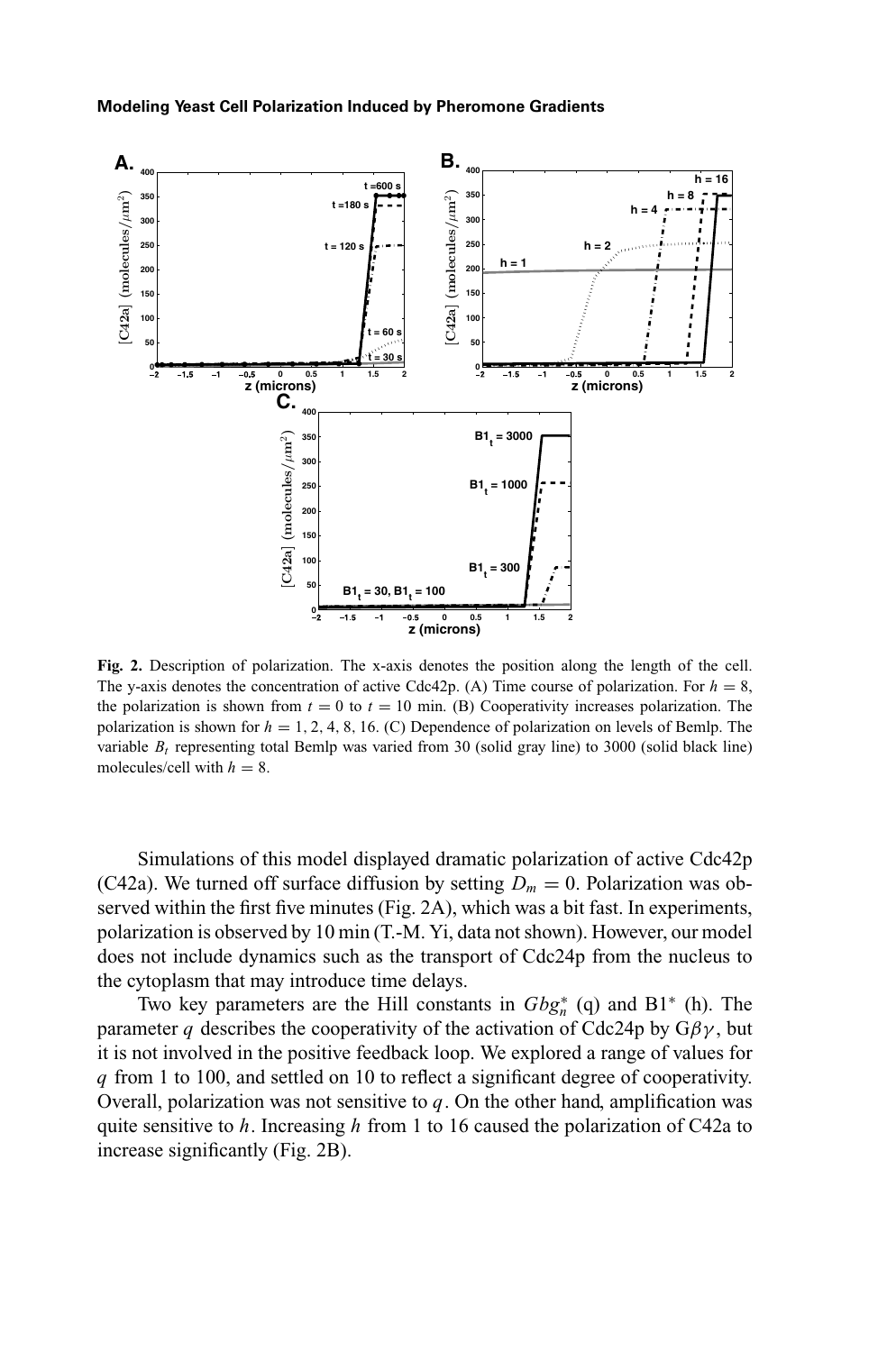We were also interested in the effect of weakening the positive feedback loop. This was accomplished by decreasing the total amount of Bemlp (B1*t*), which reduced the numerator in the  $B1*$  term. Interestingly, there was a sharp dependence on levels of Bemlp (with  $h = 8$ ). Below a threshold, no polarization was observed  $(B1_t = 30, B1_t = 100$ ; Fig. 2C). Beyond the threshold, the amount of active Cdc42p at the front of the cell increased as B1*<sup>t</sup>* increased. One biological interpretation of this result is that at low levels of Bemlp, there would be no projection at all, and then at higher levels the projection would increase in size as more Bemlp was synthesized.

## **5. TRADEOFF BETWEEN AMPLIFICATION AND TRACKING**

A good gradient sensor can track a change in the gradient direction. After applying the gradient in one direction and simulating the polarization response, we switched the gradient  $180°$  to see if the polarization flipped sides. Interestingly, we found that the polarization remained fixed in the former forward direction for larger values of *h* (e.g.  $h = 4$ , Fig. 3). We interpreted this behavior to result from the bistable nature of the system. Bistability is known to be a property of positive feedback systems that possess open-loop input-output ultrasensitivity, $(13)$  which can arise from cooperativity.



**Fig. 3.** Polarization and bistability. The gradient was initially set from right (high) to left (low), and then flipped 180◦. The solid lines represent the initial polarization and the dashed lines represent the polarization after the gradient direction had been switched. For larger values of  $h$  (e.g.  $h = 4$ ), the polarization was pronounced (solid black line), but was unresponsive to a reversal in the gradient direction (dashed black line almost completely overlaps solid black line). Increasing the cooperativity of  $G\beta\gamma$  activation of Cdc24p ( $q = 1000$ ) while keeping  $h = 1$  resulted in a modest level of amplification (solid gray line) that was able to track the change in gradient direction (dashed gray line).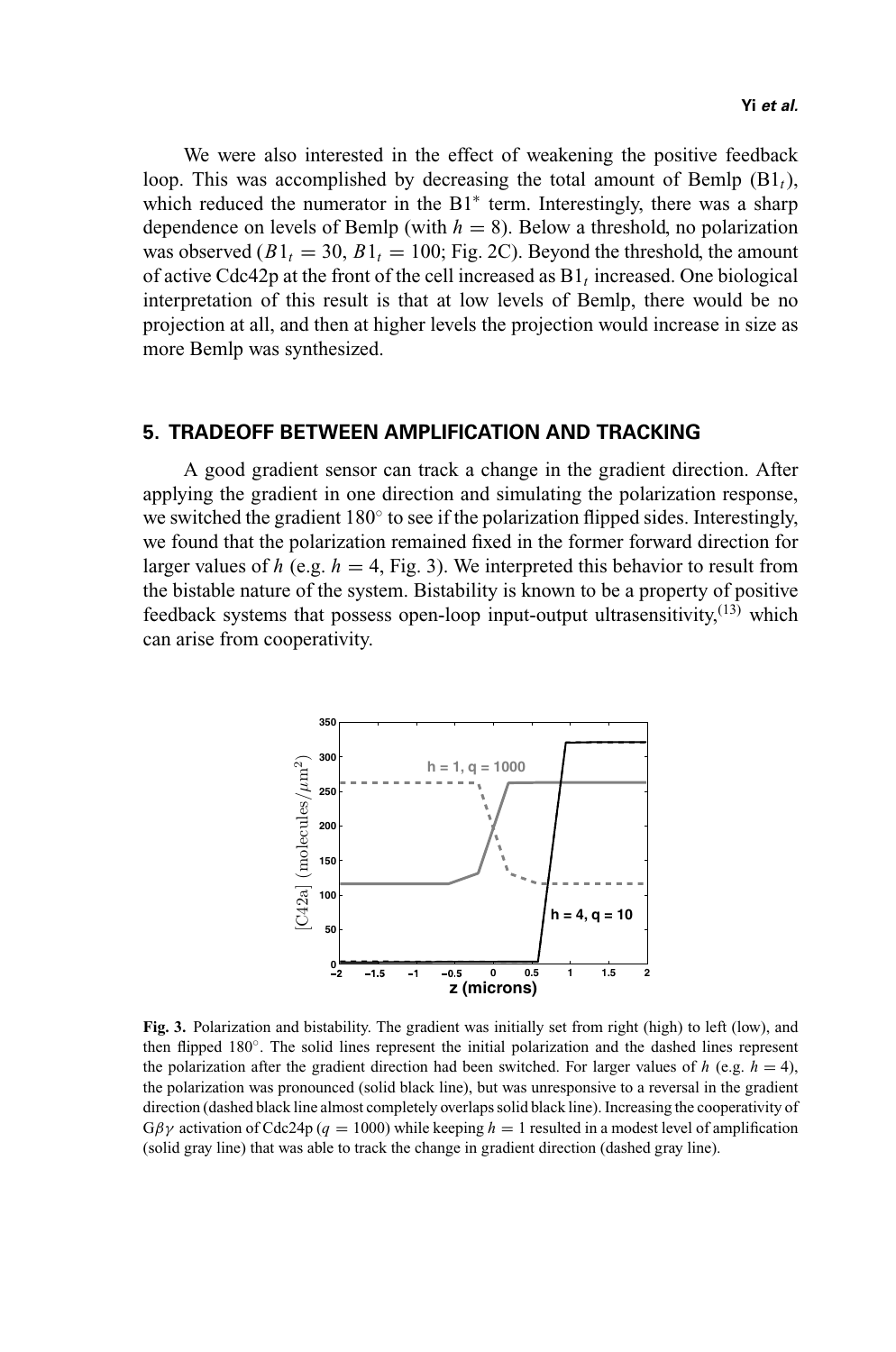There was an apparent tradeoff between the amplification and tracking. Small values of *h* (e.g.  $h = 1$ ) produced little to no amplification, but were not bistable. Larger values of h produced more amplification, but also exhibited bistability.

In our model, amplification arises from the two terms *Gbg*<sup>∗</sup> *<sup>n</sup>* and B1∗, with the main contribution from B1∗. Because Gbg does not belong to the positive feedback loop, its spatial dynamics do not get trapped by the bistable behavior. Thus, we hypothesized that increasing the cooperativity of *Gbg*<sup>∗</sup> *<sup>n</sup>* would increase amplification without affecting tracking. Indeed, letting  $q = 1000$  ( $h = 1$ ,  $R =$ 100) resulted in a modest degree of polarization of active Cdc42p while still allowing the polarization to follow the reversal in gradient direction. Nevertheless, the extent of polarization was considerably smaller than when *h* was increased.

# **6. EFFECT OF SURFACE DIFFUSION AND REGULATION OF SURFACE DIFFUSION ON POLARIZATION**

The membrane lipid bilayer is fluid, and proteins are able to diffuse in the plane of the membrane. $(14,15)$  The two-dimensional diffusion coefficient for an integral membrane protein can range as high as  $1 \mu m^2$ /s to as low as 0 (immobile). In our model, the two-dimensional surface diffusion coefficients for all the protein components were set to be equal to the same value,  $D_m$ . In the simulations described above,  $D_m = 0$ . We expected that the inclusion of surface diffusion would reduce the degree of polarization. To test this, we examined the polarization at values of the diffusion coefficient ranging from 0.001 to 0.1  $\mu$ m<sup>2</sup>/s.

Figure 4A shows a quantitative decline in polarization with increasing surface diffusion, and when  $D_m = 0.1 \ \mu \text{m}^2/\text{s}$ , polarization was almost completely eliminated. These simulations demonstrate the critical importance of including surface diffusion in the calculations. How then does polarization occur in cells if lateral diffusion is so potent at dissipating proteins localized to a particular region?

There is abundant evidence that the plasma membrane is quite heterogenous and that lateral diffusion can be restricted by the cytoskeleton.<sup> $(16)$ </sup> In yeast, it is known that the septins can act as a diffusion boundary during the polarization that accompanies budding.<sup>(17)</sup> In our model, we proposed that  $G\beta\gamma$  may influence the formation of a diffusion barrier. Thus, we assigned  $D<sub>m</sub>$  to be the following:

$$
D_m = \frac{D_{\text{max}}}{1 + (\beta (Gb g_n))^n},\tag{12}
$$

where  $\beta = S_A / \int (Gb g_n) ds$ .  $D_m$  is smaller in regions of the cell surface where there is more free  $G\beta\gamma$ .

One can think of *n* as a cooperativity parameter on how  $G\beta\gamma$  influences diffusion. We explored values of *n* from  $n = 10$  to  $n = 1000$ . As we increased *n*,  $D_m$  approached 0 at the front of the cell, and the polarized proteins did not diffuse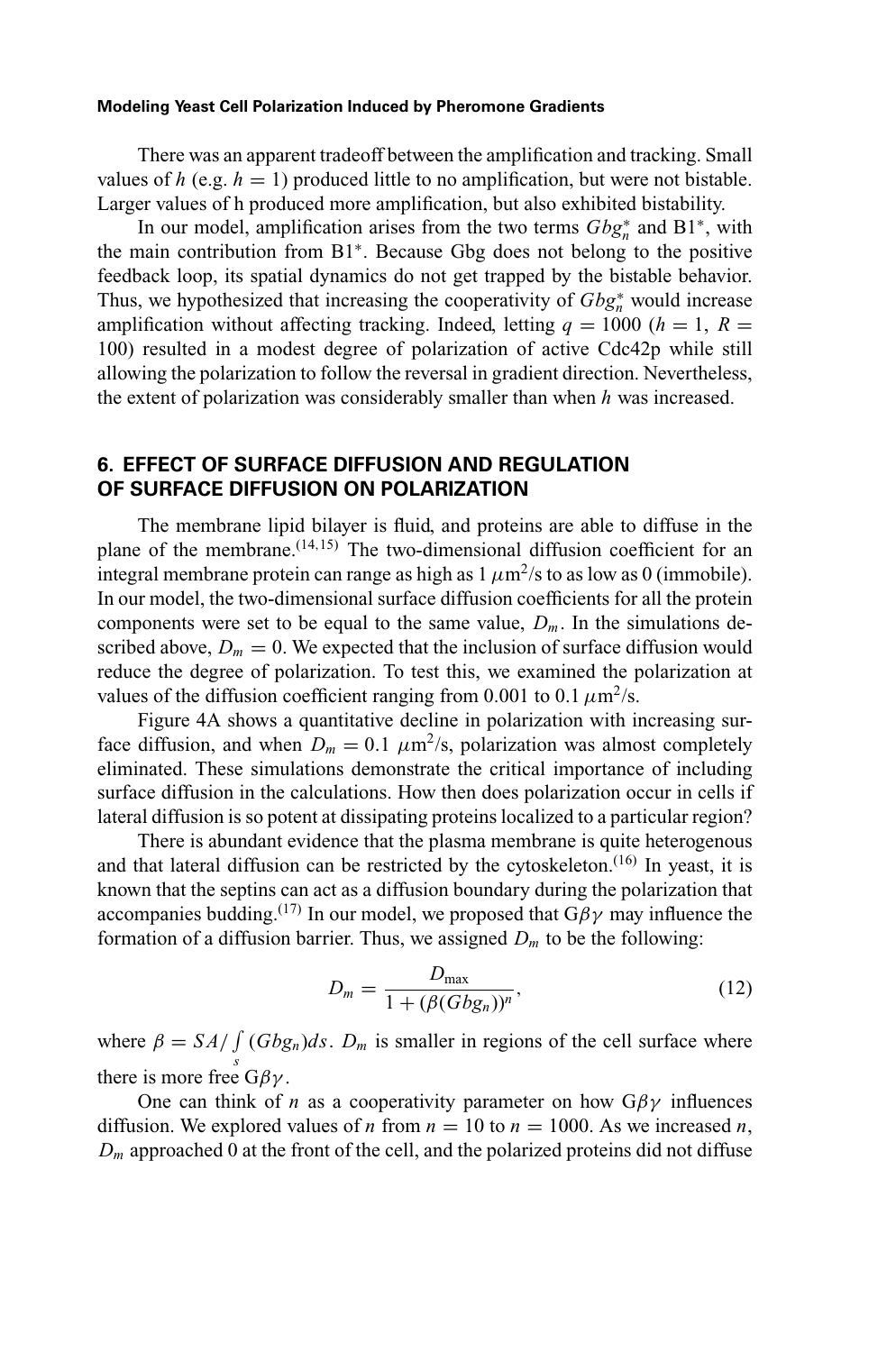

**Fig. 4.** Effect of surface diffusion on polarization. (A) Increasing lateral diffusion decreases polarization. With  $h = 8$ , we plotted the polarization of C42a at 10 min for different values of the diffusion coefficient  $D_m$ . (B) Regulation of lateral diffusion by  $G\beta\gamma$ , Eq. (12), restores polarization. For small  $n$ , there was no polarization (left panel), and  $D_m$  was only slightly smaller in the front versus the back (right panel). For large *n*, there was polarization, and *Dm* approached 0 at the front of the cell.

away as much. Only at  $n = 200$ , however, did we observe signs of polarization. When  $n = 1000$ , full polarization was once again achieved (Fig. 4B). Full polarization was only achieved with large *n* because the spatial variation of  $(Gbg_n)$ was small, and therefore the quantity  $\beta(Gbg_n)$  was close to 1. In our simulations, the value of  $\beta(Gbg_n)$  ranged approximately from 0.98 to 1.02. These simulations indicated that the regulation of lateral diffusion has to be quite significant to restore polarization in our model. In yeast, the septins do have an all-or-none localization at the front of the cell during the pheromone response,<sup> $(18)$ </sup> and if they are acting as a diffusion barrier, then large values of *n* may be biologically plausible.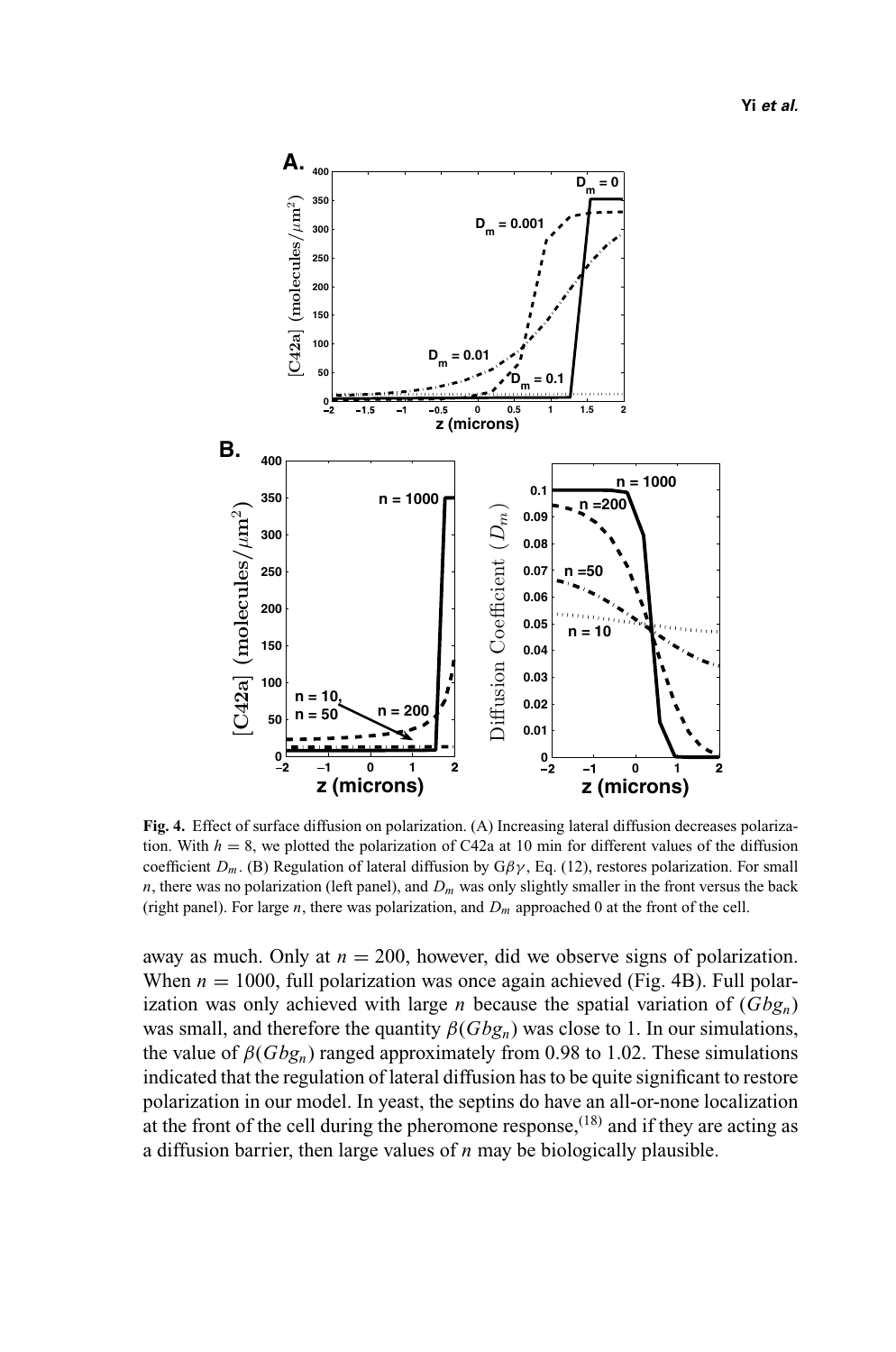

**Fig. 5.** Polarization using alternative regulated lateral diffusion expression (Eq. (13)). With  $h = 8$ ,  $q = 10$ ,  $\tau = 20$  and  $m = 50$ , we plotted the polarization of C42a at 200 sec (left panel) and the regulated diffusion coefficient *Dm* (right panel). Significant polarization was observed for less extreme values of the modified cooperativity parameter *m*.

We explored another possible formula for regulated lateral diffusion that did not require such large cooperativity parameter values:

$$
D_m = \frac{D_{\max}}{1 + [1 + \tau(\beta(Gbg_n) - 1)]^m},
$$
\n(13)

where  $\tau$  is a constant and  $\beta$  is defined as in Eq. (12). One can view this expression as a modified form of the Hill equation which incorporates additional interactions into the *Gbgn* term. The key was that polarization was restored using a smaller value of *m*, the new cooperativity parameter. Indeed, a value of  $m = 50$  resulted in substantial polarization (Fig. 5).

We then tested whether the model using the regulated diffusion described in Eq. (12) with  $n = 1000$  would allow tracking. Interestingly, after reversing the gradient, active Cdc42p repolarized on the opposite side but the new polarization was different from the original polarization indicating the existence of a second steady-state (Fig. 6B). Multiple steady-states were observed for large values of *h* and *n* including some in which there was no polarization when the gradient was reversed (i.e. unpolarized stable steady-state).

### **7. ACHIEVING BOTH AMPLIFICATION AND TRACKING**

We hypothesized that combining the mechanisms from the previous two sections (regulated surface diffusion and cooperative activation of Cdc24p by  $G\beta\gamma$ )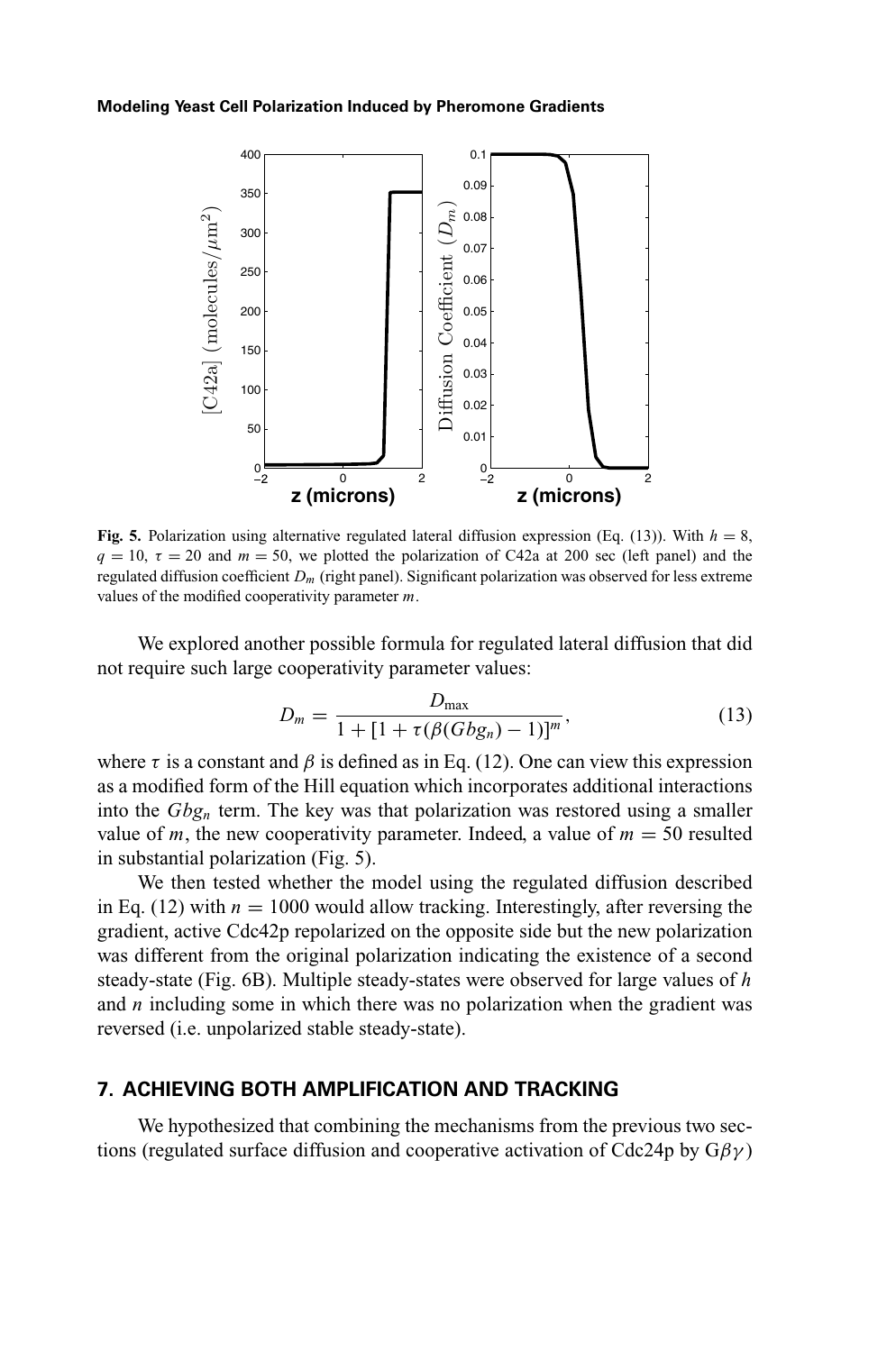

**Fig. 6.** Tracking directional changes in the gradient. (A) In this model,  $h = 8$ ,  $q = 100$ , and  $n = 200$ . The initial gradient was applied for 20 minutes and then the direction was reversed for another 20 minutes. The polarization of C42a is shown for  $t = 20$  min (dashed line) and  $t = 40$  min (solid line). (B) Multiple steady-states for high values of *h* and *n*. For this simulation,  $h = 8$ ,  $q = 10$ , and  $n = 1000$ . Reversing the initial gradient resulted in repolarization that was different from the original polarization, indicating the existence of a second steady-state.

could improve the ability of the cell to both amplify and track a gradient signal. The intuition is that splitting the amplification between the two G-protein cycles may prevent the bistability that arises from the overly potent positive feedback produced by the Cdc42p cycle dynamics when the Bem1p cooperativity parameter *h* is large. By setting  $q = 100$ ,  $n = 200$ , and  $h = 8$  we could indeed obtain polarization that was able to follow 180◦ changes in the gradient direction (Fig. 6A). Achieving high amplification that can track the gradient reversal proved to be a challenging task in our model, and it is interesting that we needed to take into account lateral diffusion to make it work.

The change was relatively slow, and it required fine-tuning of the parameters. For example, decreasing  $D_{\text{max}}$ , increasing *h*, or increasing *n* would cause the cell to become stuck in an unpolarized state after flipping the gradient or to go to a new polarized steady-state (Fig.  $6B$ ). On the other hand, increasing  $D_{\text{max}}$ , decreasing *h*, or decreasing *n* would reduce the initial polarization.

This type of fragility suggests that additional control mechanisms must be in place to make this system more robust. In particular, we believe that including the regulated dynamics for the production and degradation of the system components would ensure more reliable amplification and tracking of gradients by the model.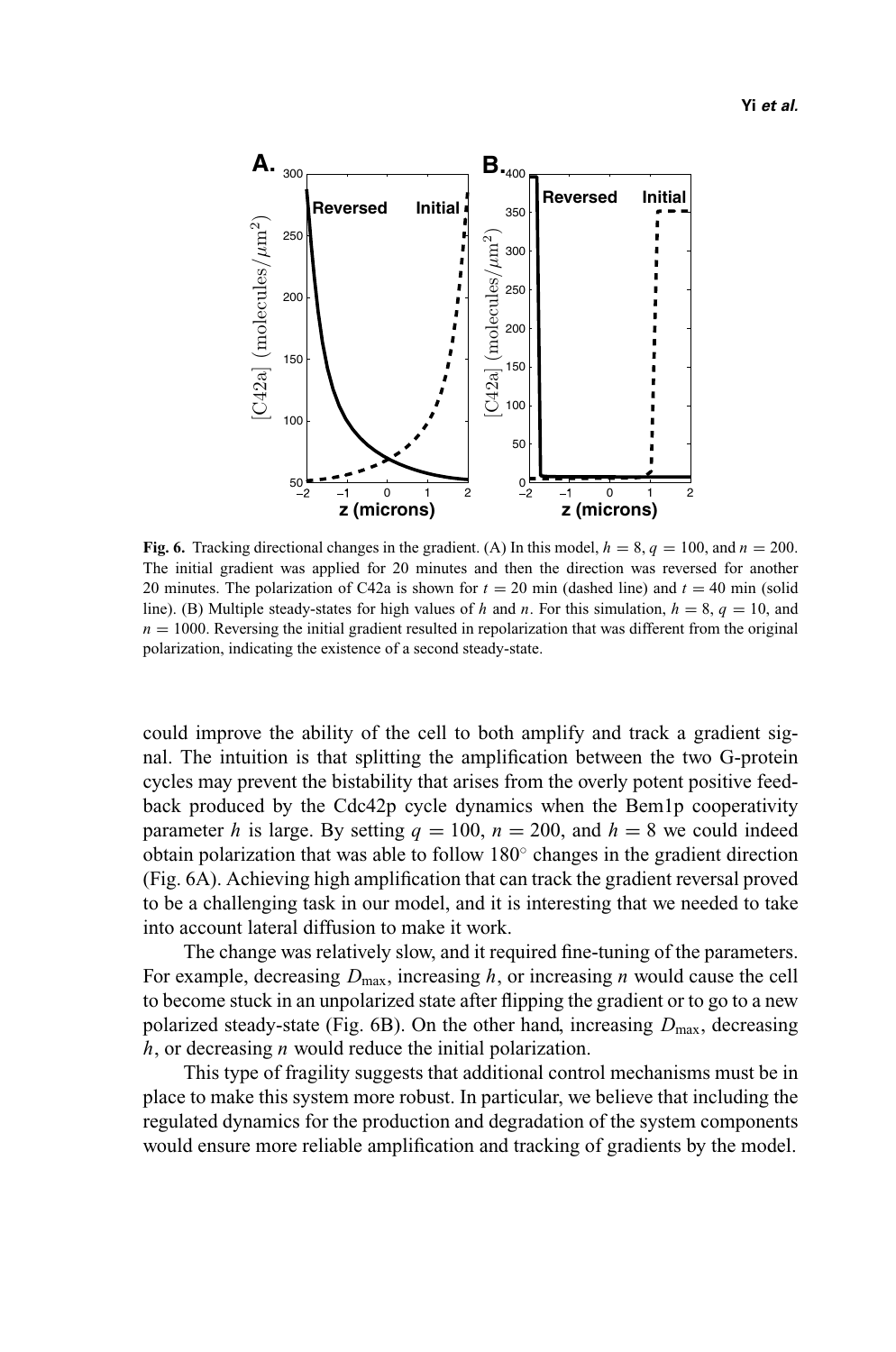### **8. CONCLUSION**

Here we proposed a novel mechanism and model for producing sensitivity and tracking of pheromone gradients by yeast. The amplification depended on a positive feedback loop involving the scaffold protein Bem1p and cooperative binding. The regulation of surface diffusion of proteins on the membrane and balancing the amplification between the two G-protein cycles contributed to tracking.

We believe that the unrealistically large values for certain Hill coefficients (e.g. *q* and *n*) indicate the presence of unmodeled dynamics that are not captured by the current model. In this context, the Hill equation is serving as a descriptive proxy for the true reaction kinetics that give rise to the system behavior. Future improved versions of the model will replace these Hill equations with more detailed mechanistic equations that may involve additional positive feedback loops, cascades of cooperative protein-protein interactions, or other amplification mechanisms.

In the chemotaxis literature, one popular class of models invokes a "local excitation, global inhibition" mechanism to promote directional-sensing; $(19)$  there is a balance between rapid local activation and slower global inhibition. Our model falls into the category of a "positive feedback" model with the emphasis on powerful internal positive feedback loops. One can argue, however, that there is indirect global inhibition represented in the normalization of the  $B1^*$  and  $Gbg_n^*$ terms. In addition, our model is different because it focuses on the spatial dynamics at the cell surface, especially the localized recruitment of proteins to a point taking advantage of positive feedback and cooperative binding. Factors such as surface diffusion and dissociation from the membrane into the cytoplasm act to limit the polarization.

One goal of Systems Biology is to help make sense of the complexity of living systems. Qualitative arrow diagrams are ill-suited for explaining dynamical processes such as gradient-sensing. Previous mathematical models of the yeast pheromone response system did not explicitly represent spatial dynamics. We hope that this research serves as a first step toward elucidating the relationship between complex biological networks such as signal transduction pathways and complex behaviors such as polarization and mating in yeast.

There are numerous areas in which our models can be improved. In particular, many important reactions and components were missing. These included a treatment of gene regulation by pheromone via the MAPK (Mitogen-Activated Protein Kinase) pathway, the synthesis and degradation of the various G-protein components, the transport of Cdc24p from the nucleus to the cytoplasm, and the dynamics and regulation associated with the actin cytoskeleton. In addition, we did not model many of the negative feedback loops, and there was no consideration of external and internal noise. These issues will be addressed in the future.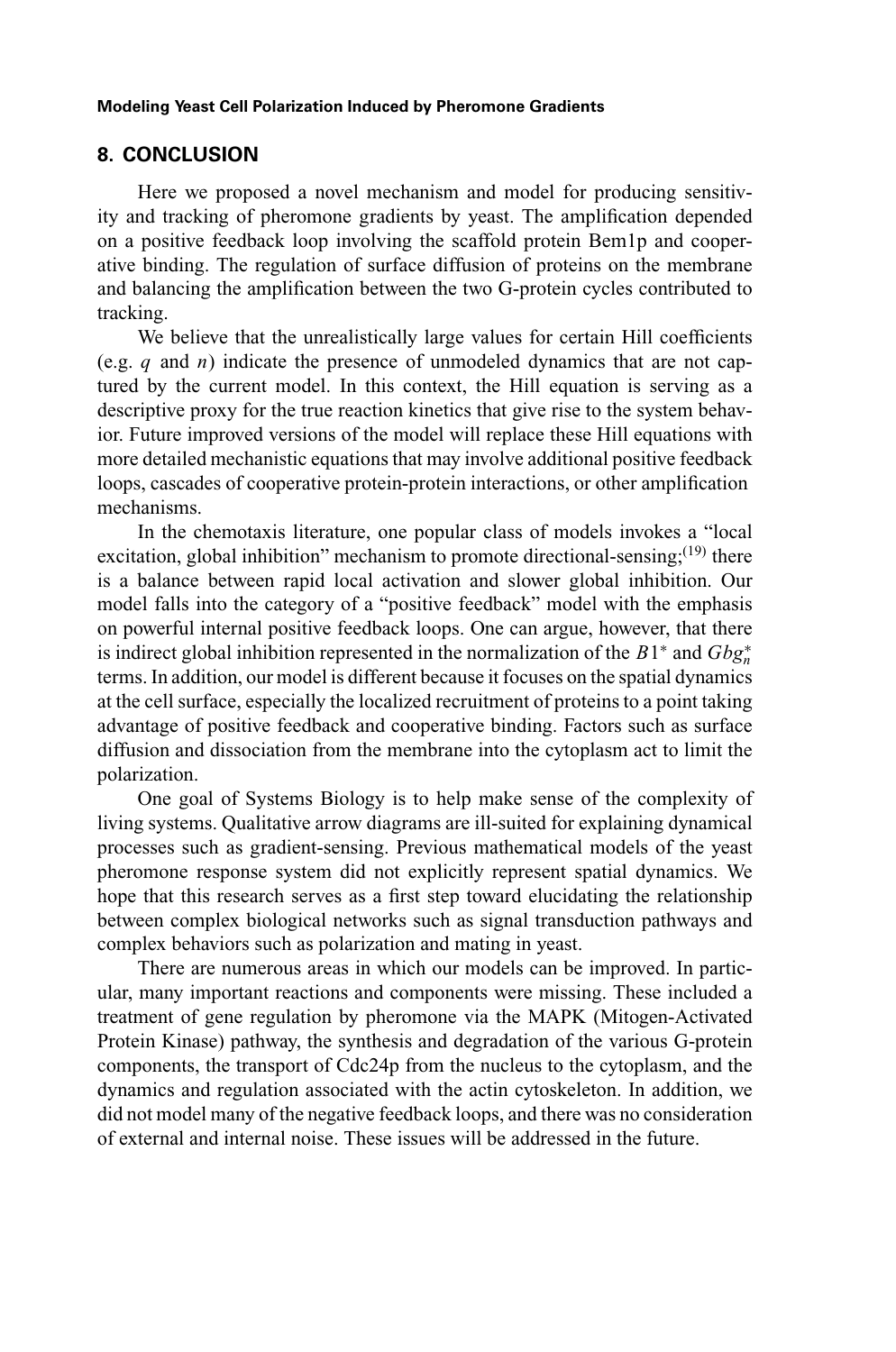There are several notable predictions and outcomes derived from this work. First, we argued that both G-protein cycles must contribute to the amplification in order to achieve polarization that can follow directional changes. Second, our modeling suggested that there will be a quantitative dependence of polarization on the levels of the scaffold protein Bem1p. Third, we explained why the regulation of diffusion may be useful for robust gradient-sensing. Finally, it is evident that novel mechanisms must exist, not explored here, so that yeast cells possess the capability of detecting rapid and subtle changes in the direction of the pheromone gradient in a robust fashion.

## **ACKNOWLEDGMENT**

This work was partially supported by NIGMS R01GM75309 through a National Science Foundation/National Institutes of Health Joint Initiative on Mathematical Biology.

# **REFERENCES**

- 1. D. G. Drubin and W. J. Nelson, Origins of cell polarity. *Cell* **84**:335–344 (1996).
- 2. A. G. Gilman, *et al.*, Overview of the alliance for cellular signaling. *Nature* **420**:703–706 (2002).
- 3. G. F. Sprague Jr. and J. W. Thorner, in *The Molecular and Cellular Biology of the Yeast Saccharomyces: Gene Expression* (Cold Spring Harbor Laboratory Press, Cold Spring Harbor, 1992).
- 4. H. G. Dohlman and J. W. Thorner, Regulation of G protein-initiated signal transduction in yeast: Paradigms and principles. *Annu. Rev. Biochem.* **70**:703–754 (2001).
- 5. D. Pruyne and A. Bretscher, Polarization of cell growth in yeast: I. Establishment and maintenance of polarity states. *J. Cell Sci.* **113**:365–375 (2000).
- 6. C. L. Jackson, J. B. Konopka and L. H. Hartwell, *S. cerevisiae* alpha pheromone receptors activate a novel signal transduction pathway for mating partner discrimination. *Cell* **67**:389–402 (1991).
- 7. N. Hao, N. Yildirim, Y. Wang, T. C. Elson and H. G. Dohlman, Regulators of G protein signaling and transient activation of signaling: Experimental and computational analysis reveals negative and positive feedback controls on G protein activity. *J. Biol. Chem.* **278**:46506–46515 (2003).
- 8. B. Kofahl and E. Klipp, Modelling the dynamics of the yeast pheromone pathway. *Yeast* **21**:831– 850 (2004).
- 9. T.-M. Yi, H. Kitano and M. I. Simon, A quantitative characterization of the yeast heterotrimeric G protein cycle. *Proc. Natl. Acad. Sci. USA* **100**:10764–10769 (2003).
- 10. S. Sivakumaran, S. Hariharaputran, J. Mishra and U. S. Bhalla, The database of quantitative cellular signaling: Management and analysis of chemical kinetic models of signaling networks. *Bioinformatics* **19**:408–415 (2003).
- 11. A. C. Butty, N. Perrinjaquet, A. Petit, M. Jaquenoud, J. E. Segall, K. Hofmann, C. Swahlen and M. Peter, A positive feedback loop stabilizes the guanine-nucleotide exchange factor Cdc24 at sites of polarization. *EMBO J.* **21**:1565–1576 (2002).
- 12. J. E. Segall, Polarization of yeast cells in spatial gradients of alpha mating factor. *Proc. Natl. Acad. Sci. USA* **90**:8332–8336 (1993).
- 13. D. Angeli, J. E. Ferrell, Jr. and E. D. Sontag, Detection of multistability, bifurcations, and hysteresis in a large class of biological positive-feedback systems. *Proc. Natl. Acad. Sci. USA* **101**:1822–1827 (2004).